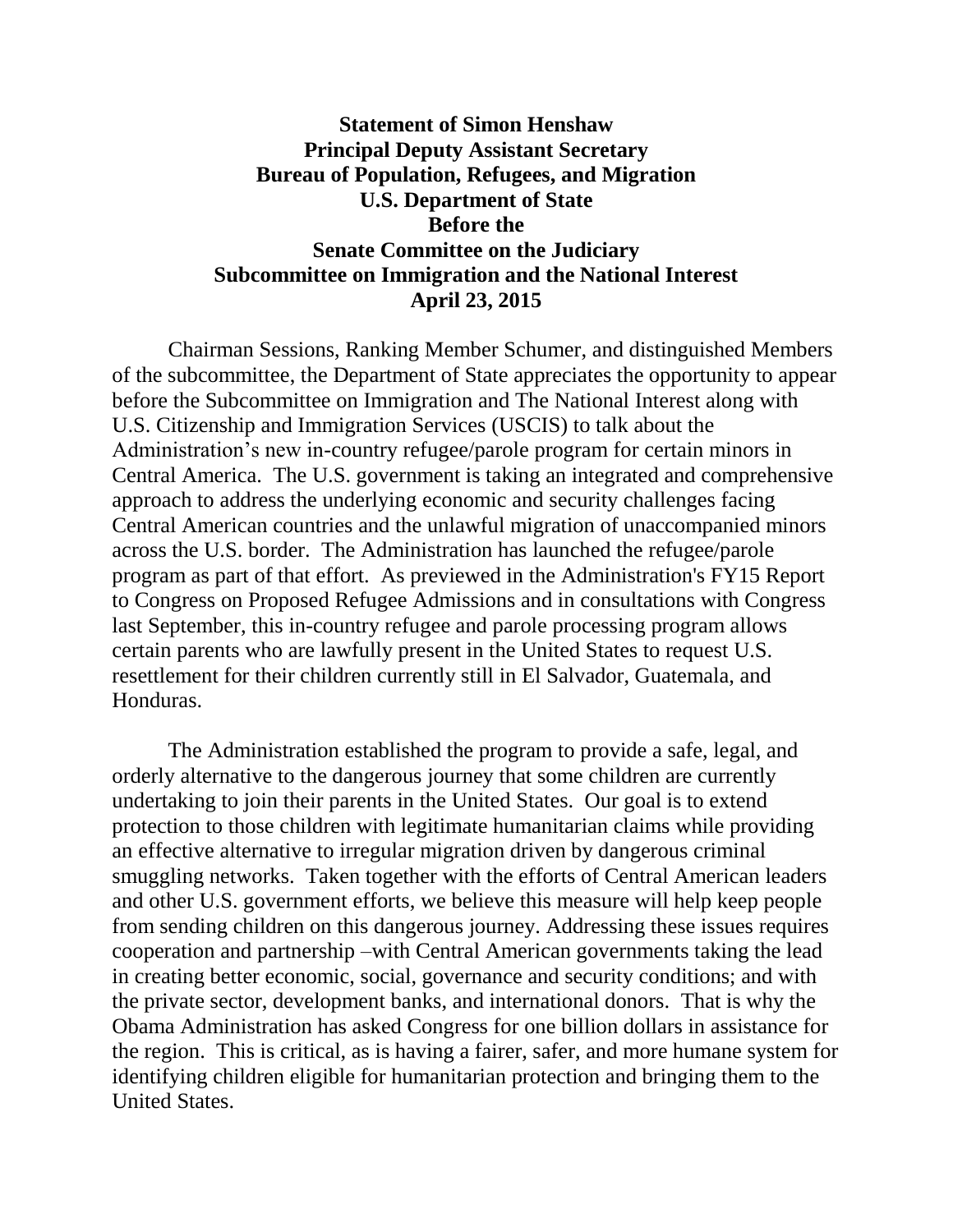To apply, an eligible parent in the United States must complete a form with the assistance of a State Department-funded resettlement agency. There are nearly 350 such agencies across the United States in 180 communities. This list is available on our website where we also have information in Spanish and English. Once an application is submitted by a parent, a caseworker from the International Organization for Migration (IOM), acting on the U.S. Government's behalf, will contact the child in one of the three countries to arrange an in-person pre-screening appointment. A parent of the child still living in the country of origin may be added to the child's case, if that parent resides with the child and is currently married to the U.S.-based parent who filed the petition.

After IOM conducts the initial pre-screening with each minor, the Department of Homeland Security (DHS) will conduct interviews with the minor to determine whether he or she is eligible for refugee resettlement, including whether he or she meets the refugee definition in the Immigration and Nationality Act (INA) Section 101(a)(42) and is otherwise admissible to the United States. All applicants must complete all required security checks and obtain a medical clearance prior to travel to the United States. For approved refugees, the Resettlement Support Center (RSC) will arrange travel to the United States.

There is a required DNA testing component to this program – to verify biological parent-child relationships claimed in the application. DNA testing is a mechanism to deter fraudulent relationship claims in order to gain access to the program, a measure we already employ successfully in our refugee family reunification program. Once the U.S.-based parent is notified to initiate the DNA testing process, he or she arranges and covers the costs for a certified lab to ship a testing kit to the child's location. When the biological relationship is verified, the lab sends the results to both the parent initiating the process and to the Department of State, which coordinates further processing. DHS then takes the lead in reviewing the case to verify which applicants will have access to the program.

Children admitted as refugees under this program will be assigned to a U.S. based resettlement agency that will facilitate reunification with the parent and help the child after arrival with such things as enrolling in school. Children found by USCIS to be at risk of harm but not eligible for refugee resettlement will be considered on a case-by-case basis for parole, which is a discretionary mechanism under U.S. law to allow someone to come to the United States for urgent